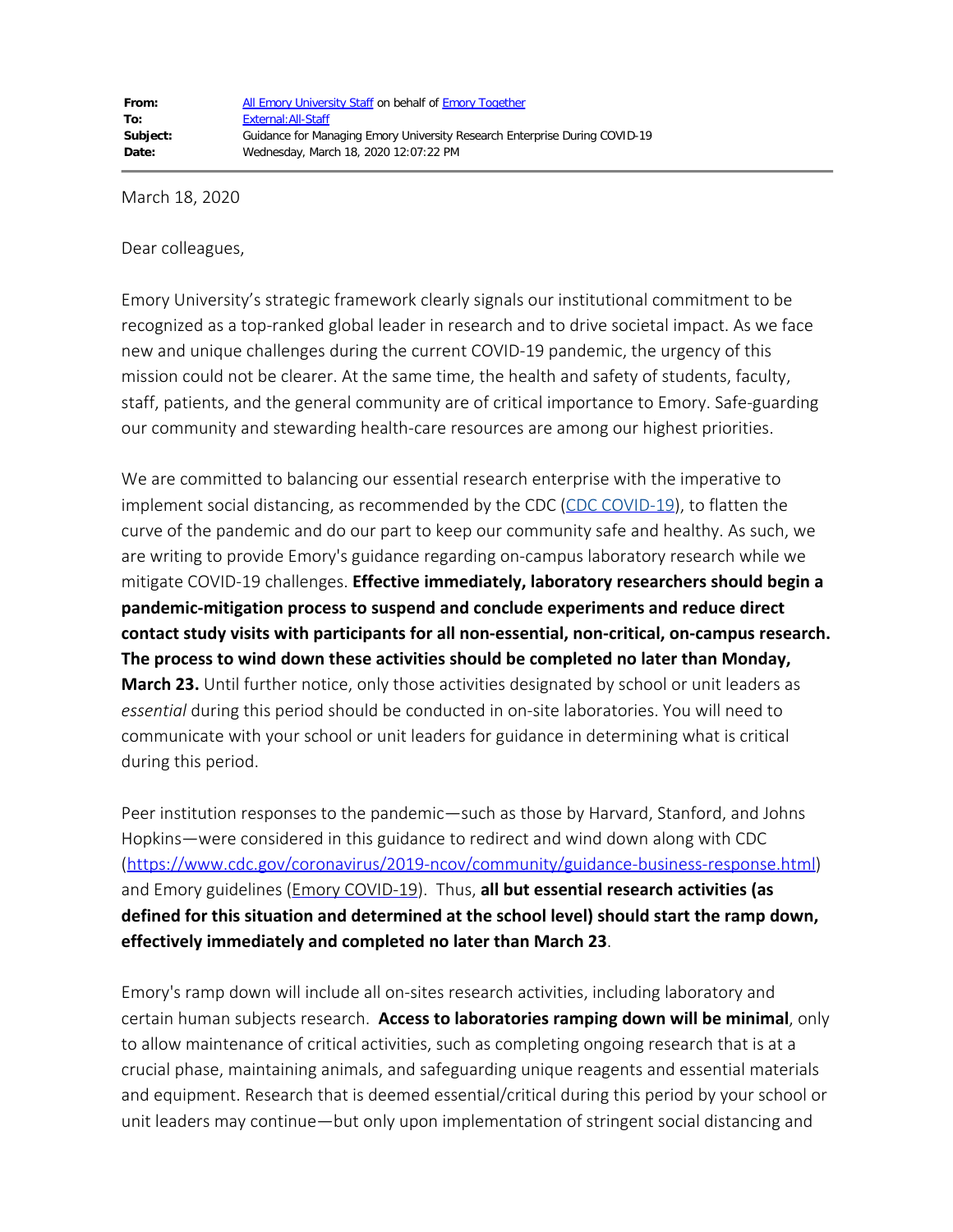handwashing precautions. Some examples of research to be designated as essential/critical at this time may include research related to COVID-19, that for which a halt would result in irreversible loss, and other critical and essential research as determined by your school or unit leader to be of substantive benefit. **Requests for consideration to proceed as "essential research" should be submitted to the senior research officer in your school or unit as soon as possible and no later than March 20.** 

After March 23, all non-essential, in-person human subjects research, community-based and clinical research that does not meet the criteria noted above, should be **suspended until further notice**. **All new studies that have not yet started should be postponed**. Research that can be conducted remotely or virtually is strongly encouraged and can proceed.

To reduce non-essential clinical research activities, further guidance and tools will be forthcoming on a tiered approach.

If essential in-person work needs to be completed, this should be done on a limited basis, and lab staff should abide by social distancing practices including the option of shift work that minimizes personnel overlap.

We understand this will be disruptive, and it is not intended to be a full shut down of research at Emory. Rather, this policy is intended to minimize spread of COVID-19 through in-person contacts. Therefore, we encourage you, your students, and your research team to take this opportunity to focus on the activities that can be conducted remotely, such as completing data analysis, writing papers, and drafting grant proposals.

We encourage you to continue the structure of your teams of staff and postdocs, even while working remotely. Federal guidance has stated the salaries for remote workers will be allowable during this time, thus please continue charging them to grants as usual. The NIH is also working on lengthening timelines for certain activities such as progress reports, etc. Additionally, a [website](http://ora.emory.edu/COVID/index.html) has been created for the COVID-19 response for researchers and it is being updated daily. We recommend someone on your team be assigned to check it frequently as we post updates from sponsors.

In addition, Emory's [research administration support](http://ora.emory.edu/) offices are well prepared for remote support, and they will serve your research needs to the best of their ability over the coming weeks.

### Please read the following carefully:

### **Immediate Steps**

PIs should immediately identify essential research experiments that are at a critical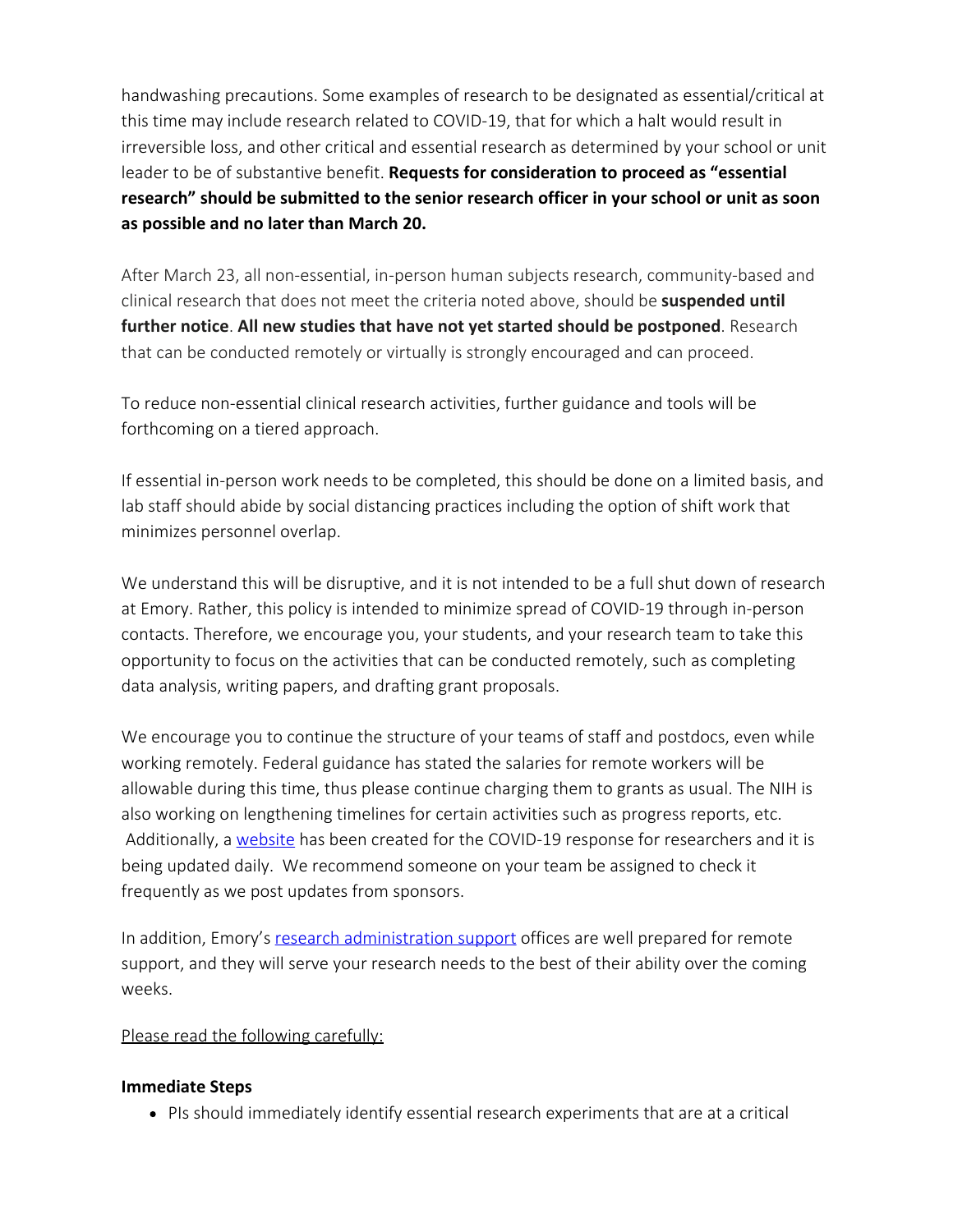phase. We anticipate this would mean that abandoning them would cause irreversible and irreparable loss. With consideration of the issues raised above, school and unit leadership may wish to support the completion of critical experiments.

When considering research that requires a physical presence in the laboratory, labs should, at most, carry out limited amounts of only the highest priority work as established by PIs in consultation with their school leadership. We understand that there is some subjectivity in the definition of high priority and essential. As such, these decisions should be made in concert with the PI and their school's designated leader.

# **Students and Other Learners in Laboratories**

- Undergraduates, volunteers, and visitors, including non-Emory students, are not permitted in any laboratory, even those conducting critical research.
- Critical functions should not be assigned to graduate students. Graduate students should begin working remotely immediately, or as soon as the research ramp down process is complete, but no later than the March 23 deadline. Mentors should work with graduate students to develop individualized plans to maintain progress towards completing their dissertations and other academic work. In the event that a laboratory engaged in essential research activities requires graduate students to maintain a functioning effort, graduate student participation must be approved by the student's program director or director of graduate studies, the department chair of the investigator, and the Laney Graduate School. The resulting decision should be reported to the School/Unit Dean.
- If the criterion of "essential" is met and approved, a postdoc of a research team may, at their own discretion, continue to work physically in the laboratory. In other words, unless their presence is required for an essential role, trainees who wish to work remotely should be allowed to do so, and PIs should work to facilitate that effort.

# **What to Do In Case of Any Illness**

- If you think you may have been exposed to COVID-19 and develop a fever, cough or difficulty breathing, don't come to work, separate yourself from others, and call your healthcare provider for medical advice. **Students**: Call Student Health Services, 404-727- 7551. **Faculty and staff**: Call the Office of Occupational Injury Management, 404-686- 8587. After hours or on weekends, call the OIM Nurse Practitioner on call at 404-686- 5500 and enter the ID #50464. If you are having chest pain, serious difficulty breathing, or another type of medical emergency, please call 911.
- Contact your supervisor and OIM to inform them of your illness.
- If you are instructed to stay at home, don't leave except to get medical care—review the [steps](https://www.cdc.gov/coronavirus/2019-ncov/about/steps-when-sick.html) to prevent the spread of COVID-19.
- Once symptom-free, call OIM to get cleared to come back to work.
- Additional information can be found at [Coronavirus Updates for the Emory Community,](https://www.emory.edu/coronavirus/)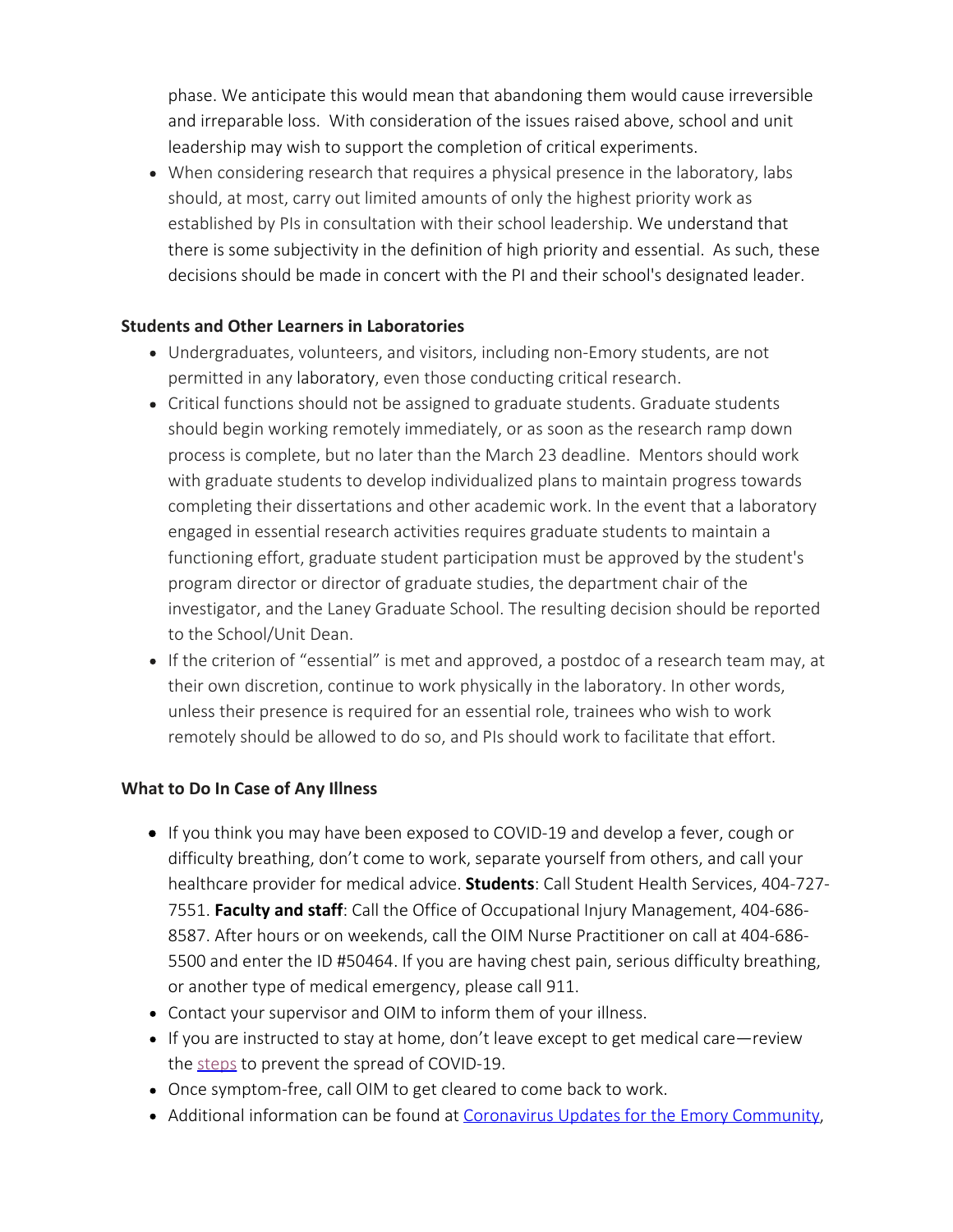a website dedicated to our response to COVID-19.

### **Managing Laboratory Activities**

- Laboratory work specifically related to COVID-19 is continuing to expand and should continue.
- Disinfect the common lab areas and touchpoints according to the **EHSO guidelines**.
- Beginning March 23, **access to labs will be exclusively for school or unit approved essential personnel who perform critical procedures and experiments, equipment management, or animal management that require personal attention to maintain laboratory viability** (e.g. liquid nitrogen tank filling, animal support, maintaining shared computational equipment). Notify your school leadership immediately about who these individuals are.
- **Essential work in labs should be staggered** so that minimal personnel (in accord with social distancing concepts) are present at any one time. Consider using flex time and off-hours to achieve social distancing. Physical safety is a consideration in situations where a single person is in a laboratory—a virtual check-in/out should be implemented to in these situations.
- Communicate frequently, and review contingency plans and emergency procedures with your group.
- Meetings should be held online or by phone, including one-on-one meetings and formal lab or group meetings. Groups should use the available video conferencing and networking tools, such as Zoom or Skype business, to continue to interact regularly.
- PIs should prepare for the eventuality that an individual in their group will test positive for COVID-19. Given the current projections, this is a likely scenario for many research groups. **Laboratory spaces and offices used by an individual found to be COVID-19 positive will be closed, disinfected, and prepared for re-occupancy**. Incidents should be reported immediately to OIM.

# **Guidance Regarding the Division of Animal Resources**

- The Office remains open and fully functional.
- Large animal surgery, with the exception of terminal procedures, has been discontinued.
- Animal ordering from approved vendors is winding down, but will remain intact for experiments and activities (e.g., cryopreservation) determined to be essential.
- Animal imports into quarantine and exports have been suspended.
- In-person training, such as Tuesday new facility orientation, has been discontinued.
- The overall focus is on high-quality animal care and preservation of the environment to enable current experiments to continue.
- Recommendations for our research partners:
	- Investigators encouraged to conclude experiments, not start lengthy or complicated ones, and consider euthanasia of surplus animals.